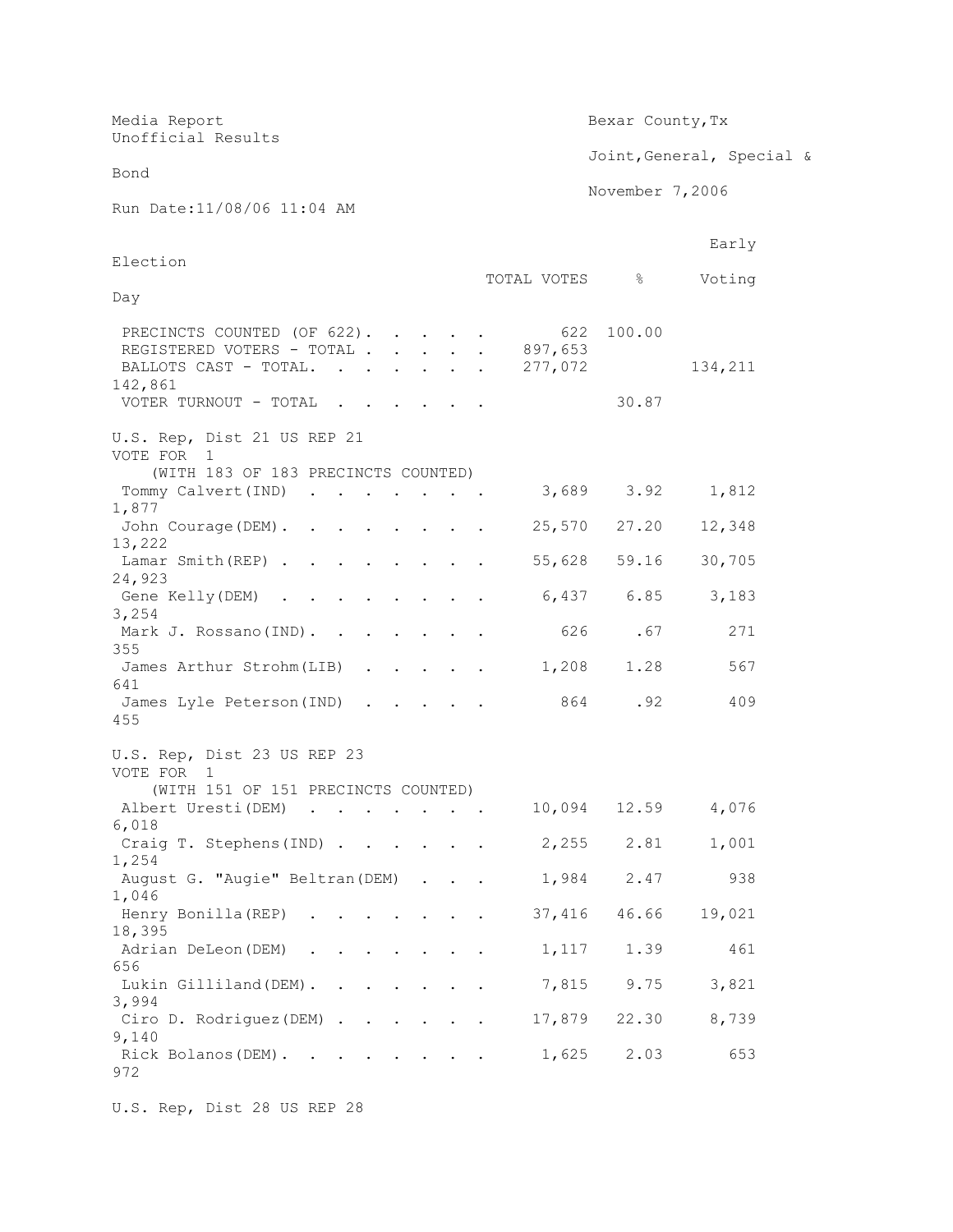VOTE FOR 1 (WITH 11 OF 11 PRECINCTS COUNTED) Ron Avery(CON). . . . . . . . . 728 26.81 298 430 Frank Enriquez(DEM) . . . . . . 409 15.06 193 216 Henry Cuellar(DEM) . . . . . . . 1,578 58.12 731 847 State Senator, District 19, Unexpired ST. SENATE 19 VOTE FOR 1 (WITH 126 OF 126 PRECINCTS COUNTED) Dick Bowen(REP) . . . . . . . 14,228 30.06 6,977 7,251 Carlos I. Uresti(DEM) . . . . . 33,097 69.94 14,490 18,607 Straight Party VOTE FOR 1 (WITH 622 OF 622 PRECINCTS COUNTED) Republican Party (REP) . . . . . 51,869 46.10 27,535 24,334 Democratic Party (DEM) . . . . . 58,737 52.20 25,140 33,597 Libertarian Party (LIB). . . . . . 1,917 1.70 701 1,216 United States Senator BEXAR COUNTYWIDE VOTE FOR 1 (WITH 622 OF 622 PRECINCTS COUNTED) Kay Bailey Hutchison (REP) (REP) . . . 150,149 55.73 76,514 73,635 Barbara Ann Radnofsky (DEM) (DEM). . . 112,850 41.88 51,171 61,679 Scott Lanier Jameson(LIB) (LIB) . . . 6,431 2.39 2,714 3,717 United States Representative, Dist 20 US REP 20 VOTE FOR 1 (WITH 277 OF 277 PRECINCTS COUNTED) Charles A. Gonzalez(DEM) (DEM) . . . 68,284 87.35 28,986 39,298 Michael Idrogo(LIB) (LIB) . . . . 9,886 12.65 4,428 5,458 Governor BEXAR COUNTYWIDE VOTE FOR 1 (WITH 622 OF 622 PRECINCTS COUNTED) Rick Perry(REP) (REP) . . . . . 92,255 33.70 49,152 43,103 Chris Bell(DEM) (DEM) . . . . . . 86,818 31.71 40,601 46,217 James Werner(LIB) (LIB). . . . . . 1,950 .71 940 1,010 Carole Keeton Strayhorn(IND) . . . . 57,118 20.86 27,760 29,358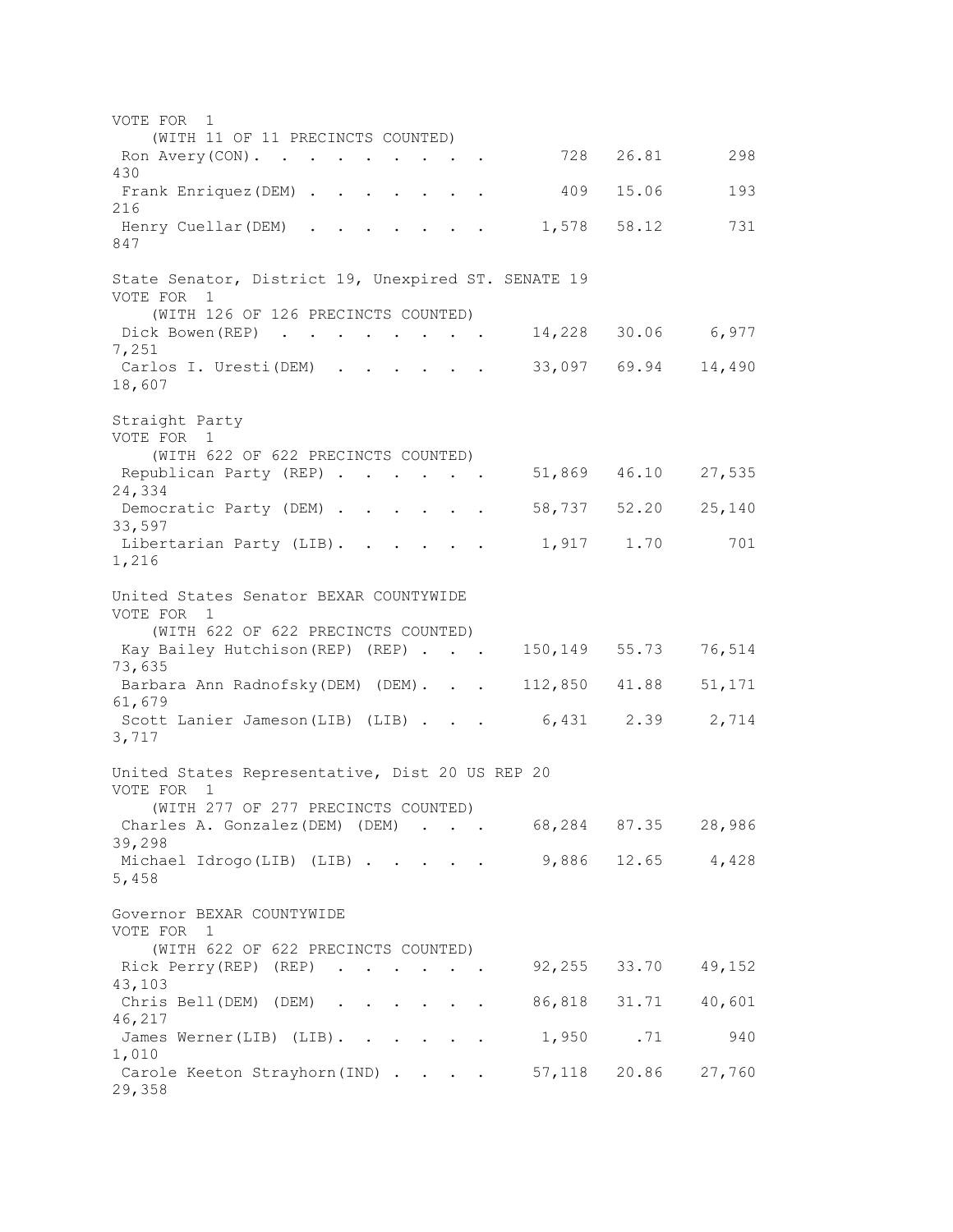Richard "Kinky" Friedman(IND). . . . 35,552 12.99 14,181 21,371 WRITE-IN. . . . . . . . . . 87 .03 35 52 Lieutenant Governor BEXAR COUNTYWIDE VOTE FOR 1 (WITH 622 OF 622 PRECINCTS COUNTED) David Dewhurst(REP) (REP) . . . . 136,969 51.46 71,984 64,985 Maria Luisa Alvarado(DEM) (DEM) . . . 118,323 44.45 52,300 66,023 Judy Baker(LIB) (LIB) . . . . . . 10,893 4.09 4,807 6,086 Attorney General BEXAR COUNTYWIDE VOTE FOR 1 (WITH 622 OF 622 PRECINCTS COUNTED) Greg Abbott (REP) (REP) . . . . . 142, 971 54.08 73, 367 69,604 David Van Os(DEM) (DEM). . . . . 111,667 42.24 50,505 61,162 Jon Roland(LIB) (LIB) . . . . . 9,749 3.69 4,168 5,581 Comptroller of Public Accounts BEXAR COUNTYWIDE VOTE FOR 1 (WITH 622 OF 622 PRECINCTS COUNTED) Susan Combs(REP) (REP) . . . . . 146,799 55.15 75,517 71,282 Fred Head(DEM) (DEM). . . . . . 108,677 40.83 48,992 59,685 Mike Burris(LIB) (LIB) . . . . . . 10,701 4.02 4,715 5,986 Comm. of General Land Office BEXAR COUNTYWIDE VOTE FOR 1 (WITH 622 OF 622 PRECINCTS COUNTED) Jerry Patterson(REP) (REP). . . . 126,578 48.22 66,531 60,047 VaLinda Hathcox(DEM) (DEM). . . . 124,780 47.53 56,166 68,614 Michael A. French(LIB) (LIB) . . . . 11,153 4.25 4,788 6,365 Commissioner of Agriculture BEXAR COUNTYWIDE VOTE FOR 1 (WITH 622 OF 622 PRECINCTS COUNTED) Todd Staples(REP) (REP). . . . . 126,855 48.27 65,875 60,980 Hank Gilbert(DEM) (DEM). . . . . 125,265 47.67 57,010 68,255 Clay Woolam(LIB) (LIB) . . . . . 10,664 4.06 4,583 6,081 Railroad Commissioner BEXAR COUNTYWIDE VOTE FOR 1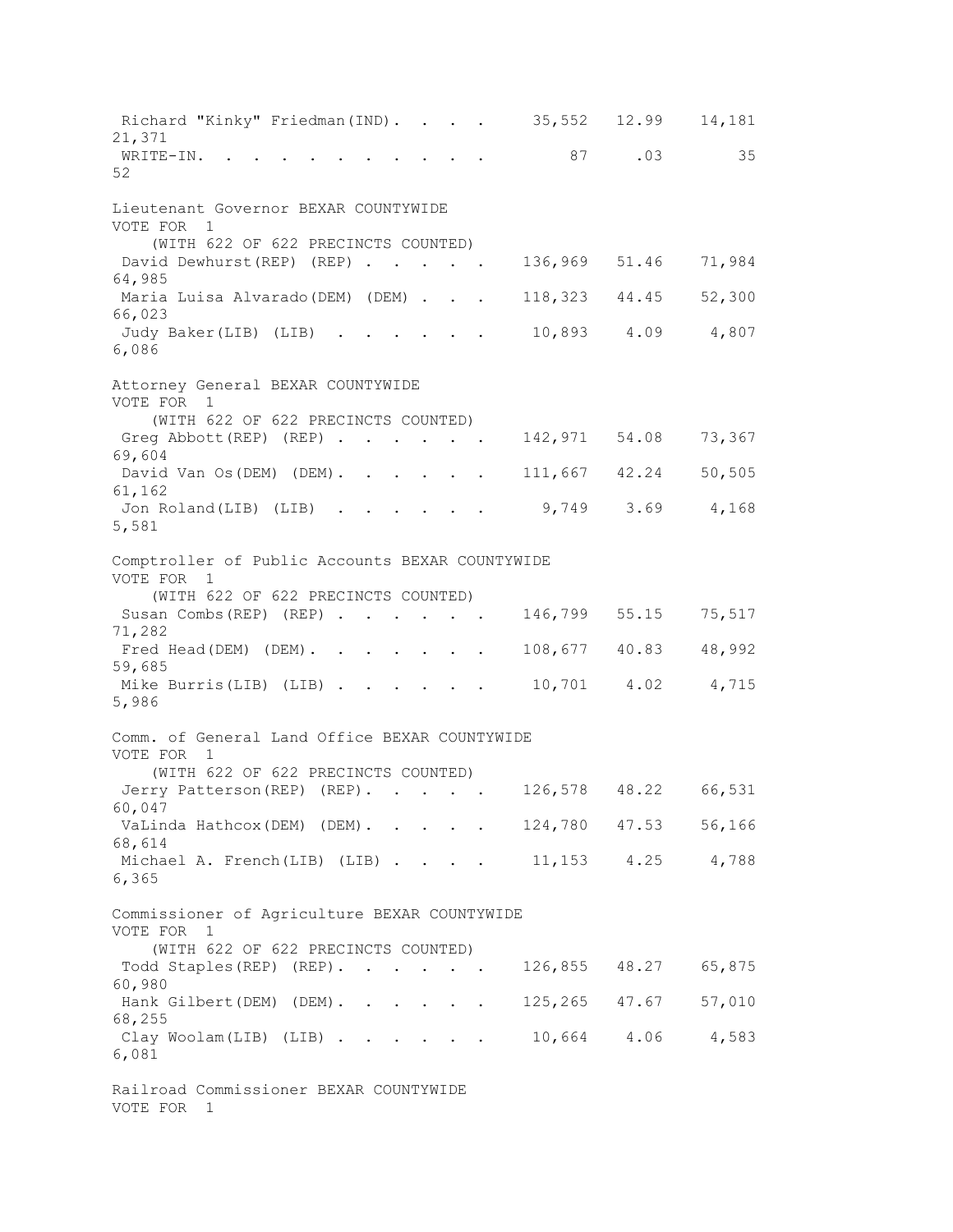(WITH 622 OF 622 PRECINCTS COUNTED) Elizabeth Ames Jones(REP) (REP) . . . 131,610 49.80 69,196 62,414 Dale Henry(DEM) (DEM) . . . . . 116,783 44.19 52,924 63,859 Tabitha Serrano(LIB) (LIB). . . . . 15,862 6.00 6,243 9,619 Chief Just., Sup. Ct., Unexpired Term BEXAR COUNTYWIDE VOTE FOR 1 (WITH 622 OF 622 PRECINCTS COUNTED) Wallace Jefferson(REP) (REP) . . . . 154,073 72.45 79,583 74,490 Tom Oxford(LIB) (LIB) . . . . . 57,922 27.24 24,430 33,492 WRITE-IN. . . . . . . . . . . 656 .31 341 315 Justice, Supreme Court, Place 2 BEXAR COUNTYWIDE VOTE FOR 1 (WITH 622 OF 622 PRECINCTS COUNTED) Don Willett(REP) (REP) . . . . . 116,923 44.62 61,245 55,678 William E. "Bill" Moody(DEM) (DEM) . . 134,265 51.24 61,268 72,997 Wade Wilson(LIB) (LIB) . . . . . 10,869 4.15 4,669 6,200 Justice, Supreme Court, Place 4 BEXAR COUNTYWIDE VOTE FOR 1 (WITH 622 OF 622 PRECINCTS COUNTED) David M. Medina(REP) (REP). . . . 150,364 70.15 76,623 73,741 Jerry Adkins(LIB) (LIB). . . . . 63,988 29.85 27,810 36,178 Justice, Supreme Court, Place 6 BEXAR COUNTYWIDE VOTE FOR 1 (WITH 622 OF 622 PRECINCTS COUNTED) Nathan Hecht(REP) (REP). . . . . 149,061 70.09 76,804 72,257 Todd Phillippi(LIB) (LIB) . . . . . 63,613 29.91 27,104 36,509 Just., Sup. Ct, Place 8, Unexpired Term BEXAR COUNTYWIDE VOTE FOR 1 (WITH 622 OF 622 PRECINCTS COUNTED) Phil Johnson(REP) (REP). . . . . 150,833 71.45 77,649 73,184 Jay H. Cookingham(LIB) (LIB) . . . . 60,274 28.55 25,652 34,622 Presiding Judge, Ct. of Criminal Appeals BEXAR COUNTYWIDE VOTE FOR 1 (WITH 622 OF 622 PRECINCTS COUNTED)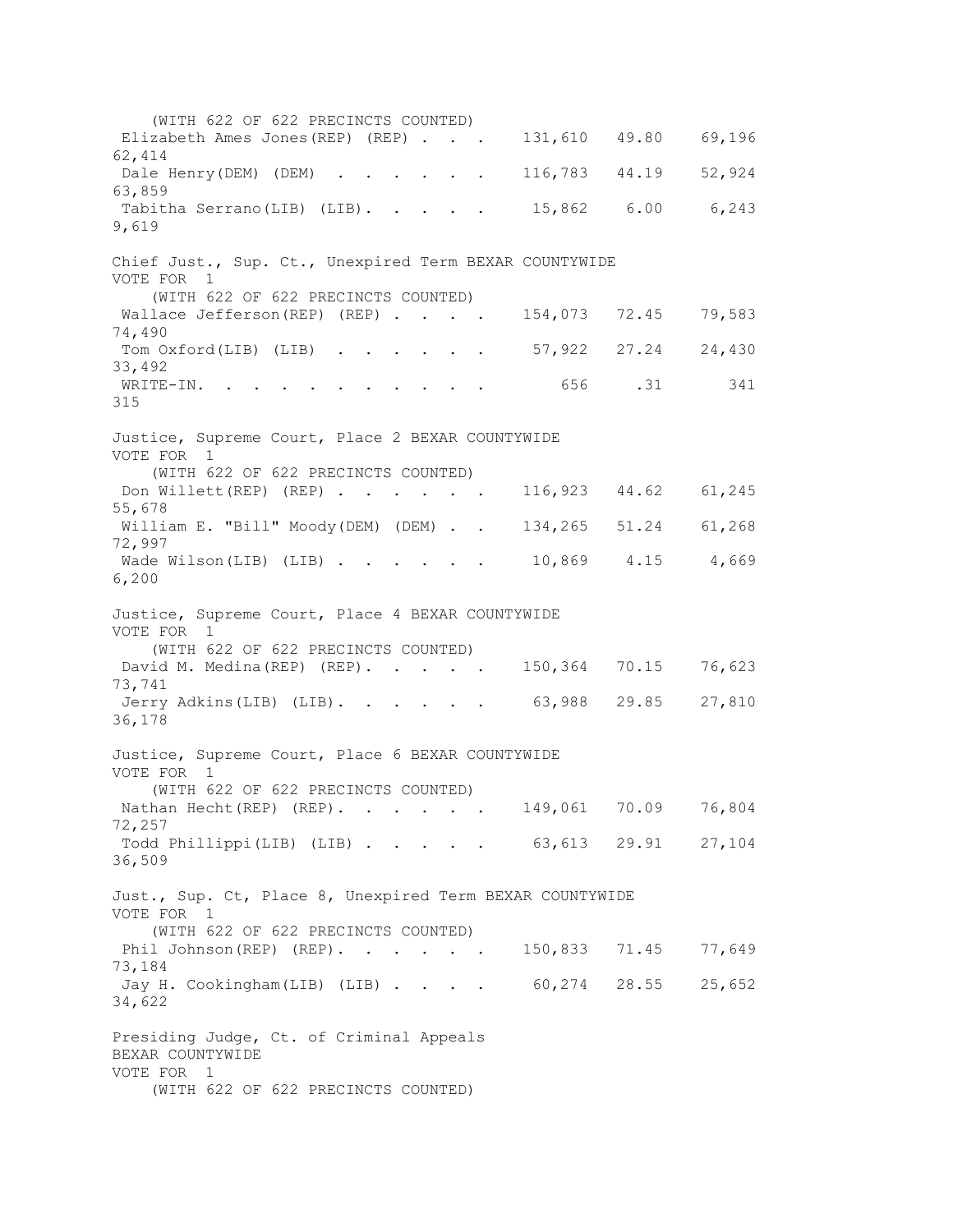Sharon Keller(REP) (REP) . . . . . 132,962 50.99 69,469 63,493 J.R. Molina(DEM) (DEM) . . . . . . 127,791 49.01 57,108 70,683 Judge, Court of Criminal Appeals, Pl. 7 BEXAR COUNTYWIDE VOTE FOR 1 (WITH 622 OF 622 PRECINCTS COUNTED) Barbara Parker Hervey(REP) (REP). . . 153,060 72.02 78,289 74,771 Quanah Parker(LIB) (LIB) . . . . . 59,453 27.98 25,666 33,787 Judge, Court of Criminal Appeals, Pl. 8 BEXAR COUNTYWIDE VOTE FOR 1 (WITH 622 OF 622 PRECINCTS COUNTED) Charles Holcomb(REP) (REP). . . . . 149,740 70.78 76,987 72,753 Dave Howard(LIB) (LIB) . . . . . 61,825 29.22 26,409 35,416 Member, State BOE, Dist. 3 SBOE 3 VOTE FOR 1 (WITH 395 OF 395 PRECINCTS COUNTED) Tony Cunningham (REP) (REP). . . . 51,667 37.70 25,768 25,899 Rick Agosto(DEM) (DEM) . . . . . 85,375 62.30 36,150 49,225 Member, State BOE, Dist. 5 SBOE 5 VOTE FOR 1 (WITH 227 OF 227 PRECINCTS COUNTED) Ken Mercer(REP) (REP) . . . . . 82,934 76.06 44,567 38,367 Bill Oliver(LIB) (LIB) . . . . . 26,103 23.94 12,341 13,762 State Senator, District 19 ST. SENATE 19 VOTE FOR 1 (WITH 126 OF 126 PRECINCTS COUNTED) Dick Bowen(REP) (REP) . . . . . 15,475 31.60 7,695 7,780 Carlos I. Uresti(DEM) (DEM) . . . . 33,495 68.40 14,779 18,716 State Senator, District 25 ST. SENATE 25 VOTE FOR 1 (WITH 151 OF 151 PRECINCTS COUNTED) Jeff Wentworth(REP) (REP) . . . . . 60,586 64.94 32,850 27,736 Kathleen "Kathi" Thomas(DEM) (DEM) . . 29,435 31.55 14,598 14,837 James R. "Bob" Thompson(LIB) (LIB) . . 3,275 3.51 1,582 1,693 State Representative, District 116 ST. REP 116 VOTE FOR 1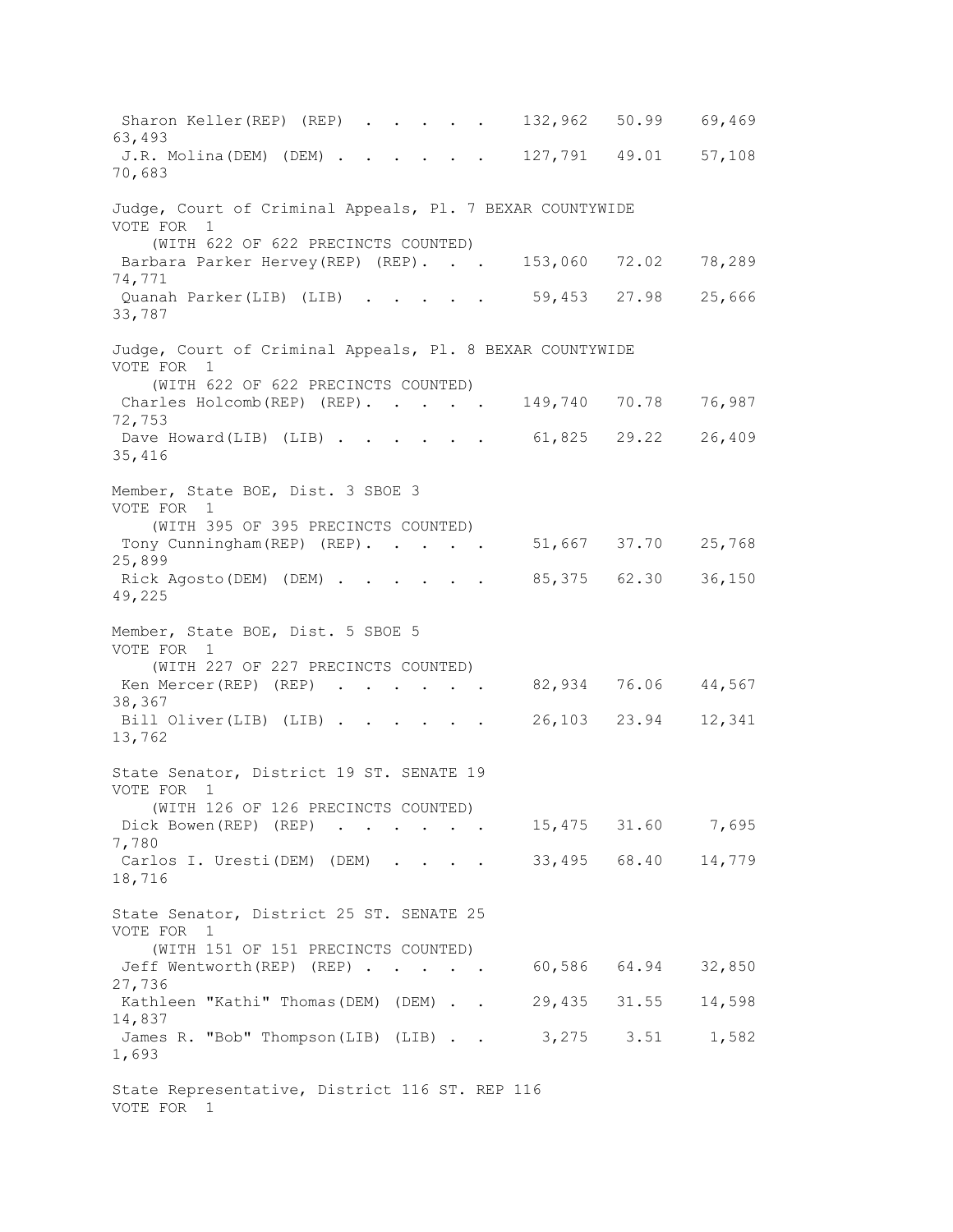(WITH 50 OF 50 PRECINCTS COUNTED) Trey Martinez Fischer(DEM) (DEM). . . 14,260 85.29 6,085 8,175 John T. Tennison(LIB) (LIB) . . . . 2,459 14.71 1,101 1,358 State Representative, District 117 ST. REP 117 VOTE FOR 1 (WITH 48 OF 48 PRECINCTS COUNTED) Ted Kenyon(REP) (REP) . . . . . . 8,808 40.37 4,366 4,442 David McQuade Leibowitz(DEM) (DEM) . . 13,008 59.63 5,874 7,134 State Representative, District 118 ST. REP 118 VOTE FOR 1 (WITH 55 OF 55 PRECINCTS COUNTED) George Antuna (REP) (REP) . . . . . 10,072 44.28 5,187 4,885 Joe Farias(DEM) (DEM) . . . . . . 10,976 48.25 5,221 5,755 James L. Thompson(LIB) (LIB) . . . . 1,699 7.47 664 1,035 State Representative, District 119 ST. REP 119 VOTE FOR 1 (WITH 70 OF 70 PRECINCTS COUNTED) Robert R. Puente(DEM) (DEM) . . . . 14,809 100.00 6,301 8,508 State Representative, District 120 ST. REP 120 VOTE FOR 1 (WITH 73 OF 73 PRECINCTS COUNTED) Ruth Jones McClendon(DEM) (DEM) . . . 14,549 85.83 6,212 8,337 Jo Ann Thabet(LIB) (LIB) . . . . 2,402 14.17 999 1,403 State Representative, District 121 ST. REP 121 VOTE FOR 1 (WITH 72 OF 72 PRECINCTS COUNTED) Joe Straus(REP) (REP) . . . . . 26,812 77.46 15,180 11,632 Barry L. Allison(LIB) (LIB) . . . . 7,800 22.54 3,804 3,996 State Representative, District 122 ST. REP 122 VOTE FOR 1 (WITH 74 OF 74 PRECINCTS COUNTED) Frank J. Corte, Jr. (REP) (REP) . . . 37,604 66.48 19,927 17,677 Larry Dean Stallings(DEM) (DEM) . . . 16,641 29.42 8,442 8,199 Sally Baynton(LIB) (LIB) . . . . 2,323 4.11 1,061 1,262 State Representative, District 123 ST. REP 123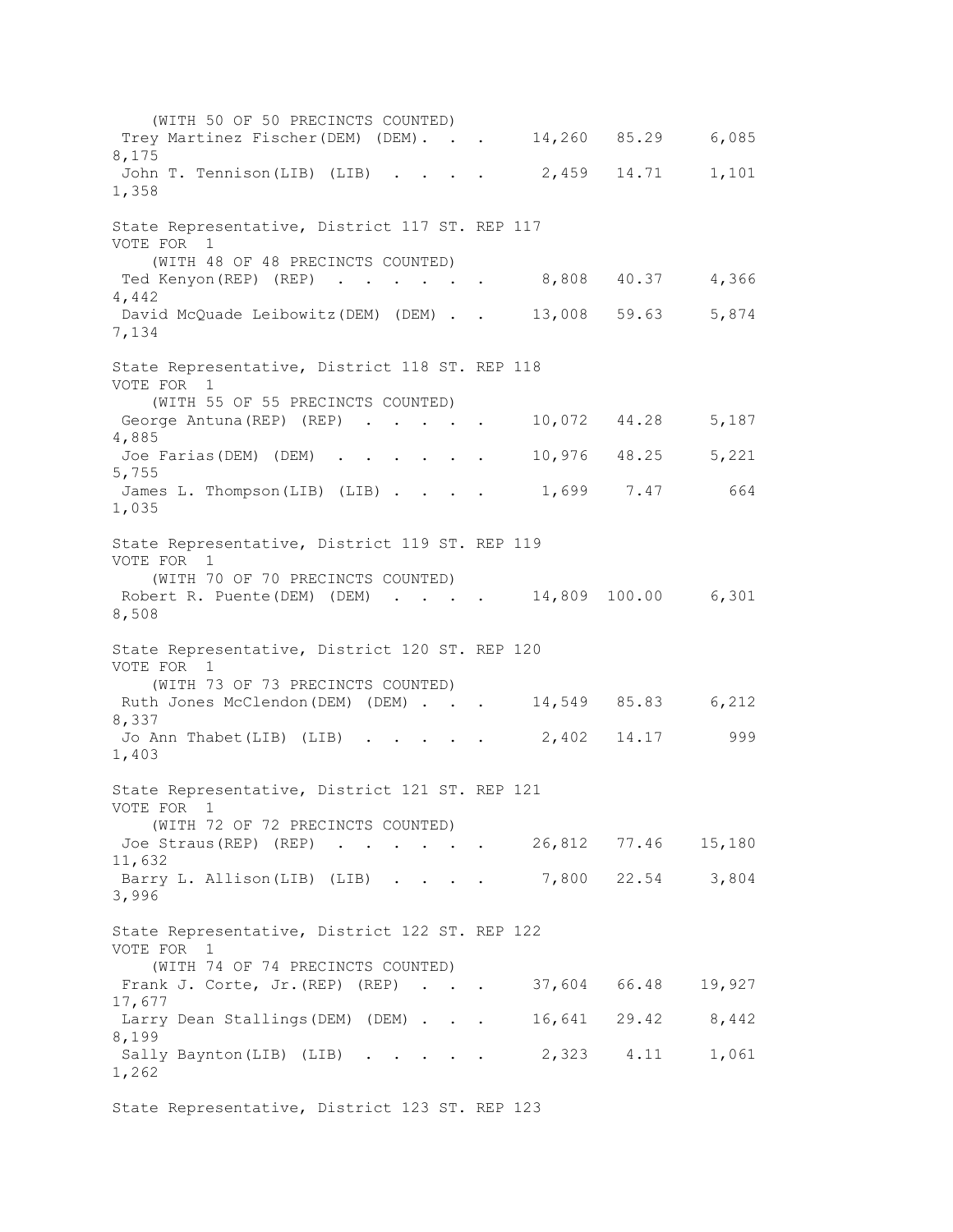VOTE FOR 1 (WITH 69 OF 69 PRECINCTS COUNTED) Mike Villarreal(DEM) (DEM). . . . . 14,655 84.60 5,841 8,814 Daniel P. Ragsdale(LIB) (LIB). . . . 2,667 15.40 1,184 1,483 State Representative, District 124 ST. REP 124 VOTE FOR 1 (WITH 55 OF 55 PRECINCTS COUNTED) Richard W. King(REP) (REP). . . . . 7,534 35.51 3,661 3,873 Jose Menendez(DEM) (DEM) . . . . . 13,681 64.49 6,091 7,590 State Representative, District 125 ST. REP 125 VOTE FOR 1 (WITH 56 OF 56 PRECINCTS COUNTED) Nelson Balido(REP) (REP) . . . . 9,502 37.96 5,221 4,281 Joaquin Castro(DEM) (DEM) . . . . . 14,449 57.72 6,429 8,020 Jeffrey C. Blunt(LIB) (LIB) . . . . 1,081 4.32 493 588 Justice, 4th Ct. of App. Dist., Place 2 BEXAR COUNTYWIDE VOTE FOR 1 (WITH 622 OF 622 PRECINCTS COUNTED) Catherine Stone(DEM) (DEM). . . . . 170,493 100.00 78,526 91,967 Justice, 4th Ct. of App. Dist., Place 3 BEXAR COUNTYWIDE VOTE FOR 1 (WITH 622 OF 622 PRECINCTS COUNTED) Rebecca Simmons(REP) (REP). . . . 134,350 51.73 70,616 63,734 Richard Garcia, Jr.(DEM) (DEM) . . . 125,366 48.27 55,473 69,893 Justice, 4th Ct. of App. Dist., Place 4 BEXAR COUNTYWIDE VOTE FOR 1 (WITH 622 OF 622 PRECINCTS COUNTED) Steve Hilbig(REP) (REP). . . . . 131,465 49.80 68,124 63,341 Dan Pozza(DEM) (DEM). . . . . . 132,508 50.20 60,301 72,207 Justice, 4th Ct. of App. Dist., Place 5 BEXAR COUNTYWIDE VOTE FOR 1 (WITH 622 OF 622 PRECINCTS COUNTED) Karen Angelini(REP) (REP) . . . . 144,316 55.03 75,836 68,480 Lauro A. Bustamante(DEM) (DEM) . . . 117,928 44.97 51,475 66,453 Justice, 4th Ct. of App. Dist., Place 7 BEXAR COUNTYWIDE VOTE FOR 1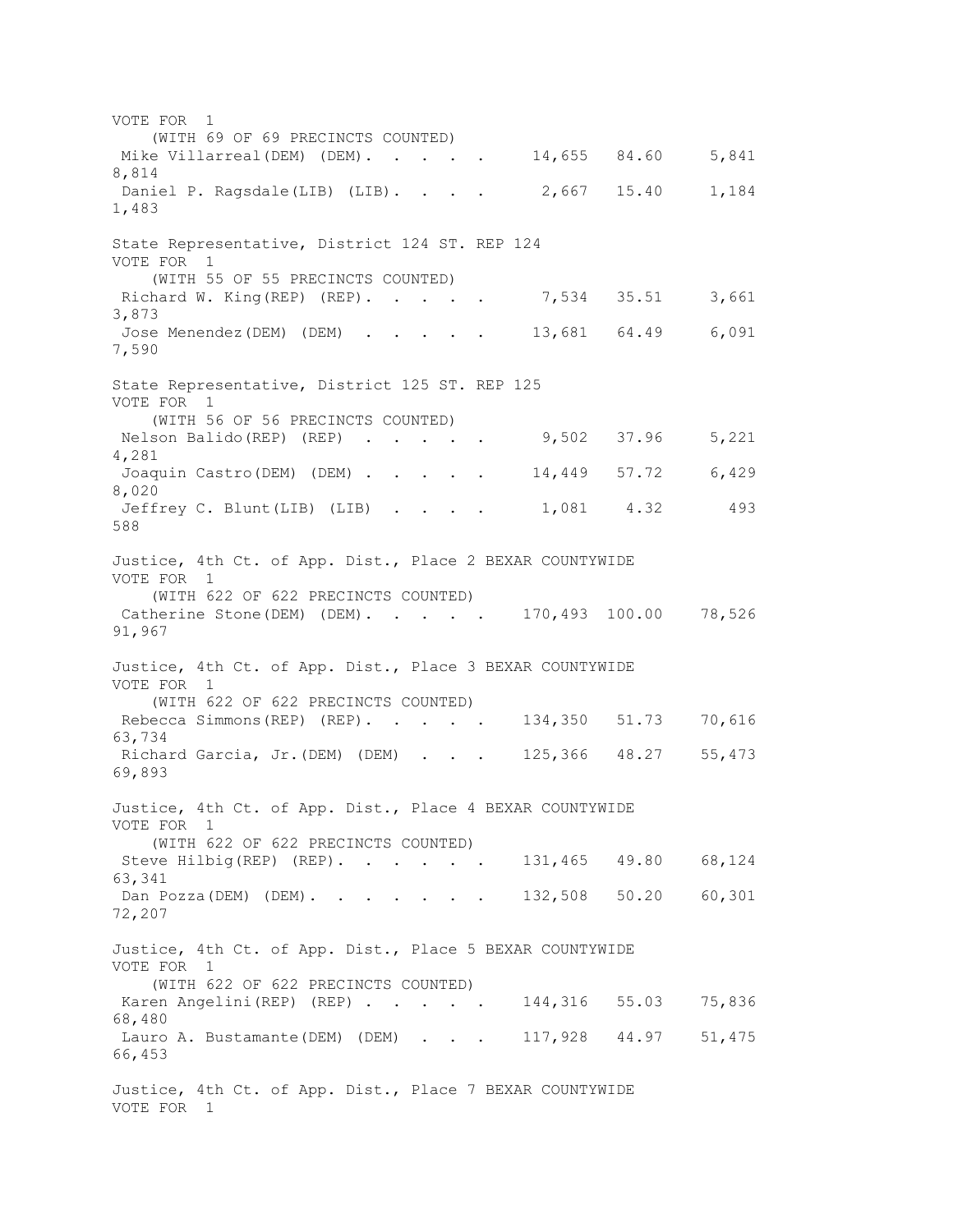(WITH 622 OF 622 PRECINCTS COUNTED) Phylis Speedlin(REP) (REP). . . . . 135,629 52.21 71,431 64,198 Eddie DeLaGarza(DEM) (DEM). . . . 124,140 47.79 54,757 69,383 District Judge, 45th Judicial District BEXAR COUNTYWIDE VOTE FOR 1 (WITH 622 OF 622 PRECINCTS COUNTED) Diane M. Rivera (REP) (REP). . . . . 123,173 47.61 62,911 60,262 Barbara Hanson Nellermoe(DEM) (DEM). . 135,563 52.39 62,850 72,713 District Judge, 57th Judicial District BEXAR COUNTYWIDE VOTE FOR 1 (WITH 622 OF 622 PRECINCTS COUNTED) Joe F. Brown, Jr. (REP) (REP) . . . . 160,763 100.00 80,995 79,768 District Judge, 144th Judicial District BEXAR COUNTYWIDE VOTE FOR 1 (WITH 622 OF 622 PRECINCTS COUNTED) Mark Luitjen(REP) (REP). . . . . 125,565 48.16 66,157 59,408 Catherine Torres-Stahl(DEM) (DEM) . . 135,148 51.84 60,275 74,873 District Judge, 150th Judicial District BEXAR COUNTYWIDE VOTE FOR 1 (WITH 622 OF 622 PRECINCTS COUNTED) Janet Littlejohn (REP) (REP) . . . . 132,225 50.51 68,855 63,370 Carlton B. Spears(DEM) (DEM) . . . . 129,531 49.49 58,334 71,197 District Judge, 186th Judicial District BEXAR COUNTYWIDE VOTE FOR 1 (WITH 622 OF 622 PRECINCTS COUNTED) Maria Teresa "Tessa" Herr(DEM) (DEM) . 167,297 100.00 76,752 90,545 District Judge, 187th Judicial District BEXAR COUNTYWIDE VOTE FOR 1 (WITH 622 OF 622 PRECINCTS COUNTED) Raymond Angelini(REP) (REP) . . . . 158,246 100.00 79,791 78,455 District Judge, 224th Judicial District BEXAR COUNTYWIDE VOTE FOR 1 (WITH 622 OF 622 PRECINCTS COUNTED) Rene Diaz(REP) (REP). . . . . . 119,942 46.88 62,318 57,624 Gloria Saldaña(DEM) (DEM) . . . . 135,892 53.12 61,733 74,159 District Judge, 225th Judicial District BEXAR COUNTYWIDE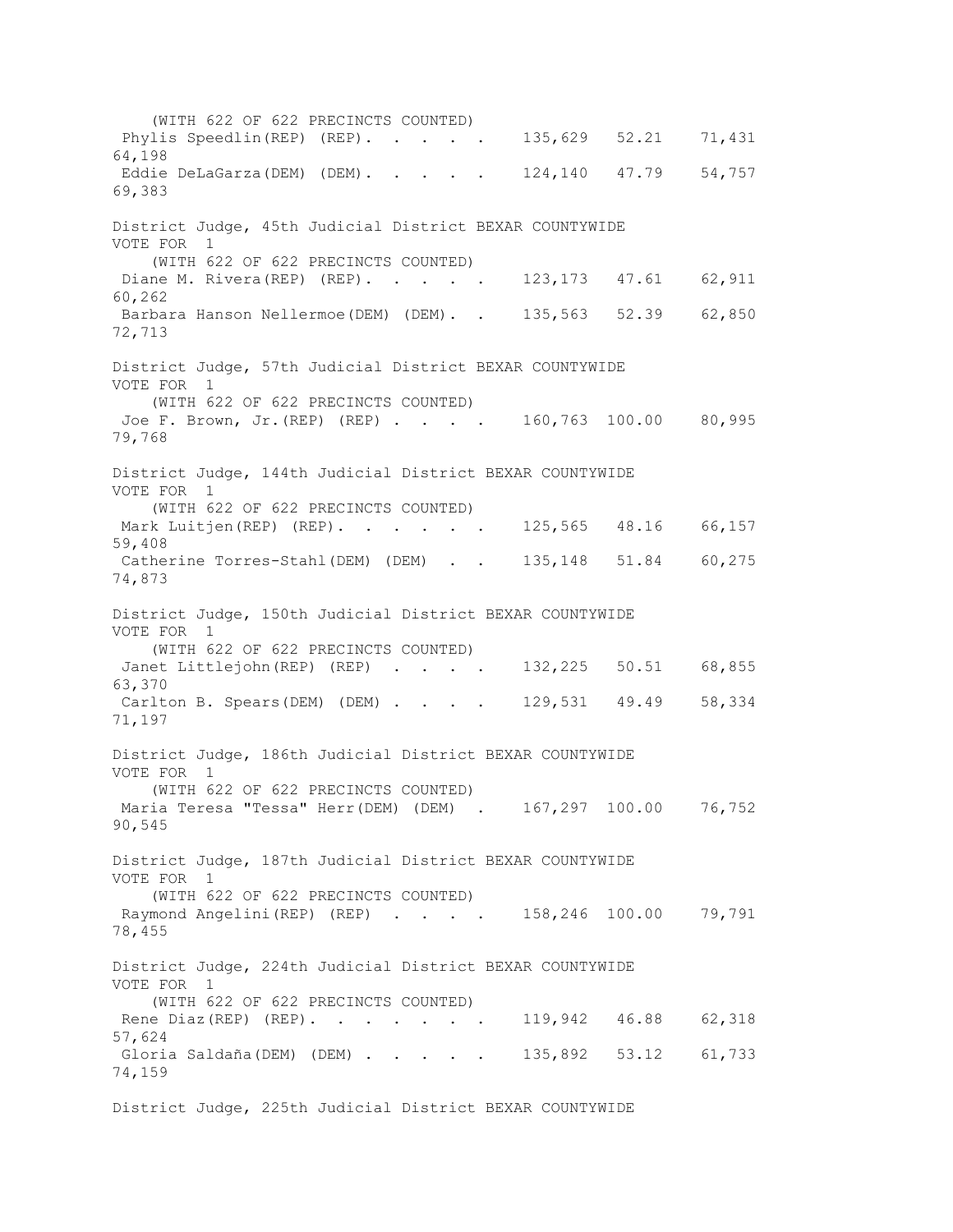VOTE FOR 1 (WITH 622 OF 622 PRECINCTS COUNTED) Marialyn Barnard(REP) (REP) . . . . 106,355 40.69 54,960 51,395 Peter Sakai(DEM) (DEM) . . . . . 155,045 59.31 72,197 82,848 District Judge, 226th Judicial District BEXAR COUNTYWIDE VOTE FOR 1 (WITH 622 OF 622 PRECINCTS COUNTED) Sid Harle(REP) (REP). . . . . . 159,780 100.00 80,963 78,817 District Judge, 227th Judicial District BEXAR COUNTYWIDE VOTE FOR 1 (WITH 622 OF 622 PRECINCTS COUNTED) Philip A. Kazen, Jr. (DEM) (DEM) . . . 169,045 100.00 78,020 91,025 District Judge, 285th Judicial District BEXAR COUNTYWIDE VOTE FOR 1 (WITH 622 OF 622 PRECINCTS COUNTED) Michael Peden(REP) (REP) . . . . 133,323 52.00 70,338 62,985 Milton I. Fagin(DEM) (DEM). . . . 123,057 48.00 54,398 68,659 District Judge, 288th Judicial District BEXAR COUNTYWIDE VOTE FOR 1 (WITH 622 OF 622 PRECINCTS COUNTED) Lori Massey(REP) (REP) . . . . . 157,520 100.00 79,356 78,164 District Judge, 289th Judicial District BEXAR COUNTYWIDE VOTE FOR 1 (WITH 622 OF 622 PRECINCTS COUNTED) Carmen Kelsey(DEM) (DEM) . . . . . 170,215 100.00 78,496 91,719 District Judge, 290th Judicial District BEXAR COUNTYWIDE VOTE FOR 1 (WITH 622 OF 622 PRECINCTS COUNTED) Sharon MacRae(REP) (REP) . . . . . 156,357 100.00 78,927 77,430 District Judge, 408th Judicial District BEXAR COUNTYWIDE VOTE FOR 1 (WITH 622 OF 622 PRECINCTS COUNTED) Richard E. Price(REP) (REP) . . . . 120,140 47.01 61,893 58,247 Larry Noll (DEM) (DEM) . . . . . 135,409 52.99 62,364 73,045 Criminal District Attorney BEXAR COUNTYWIDE VOTE FOR 1 (WITH 622 OF 622 PRECINCTS COUNTED)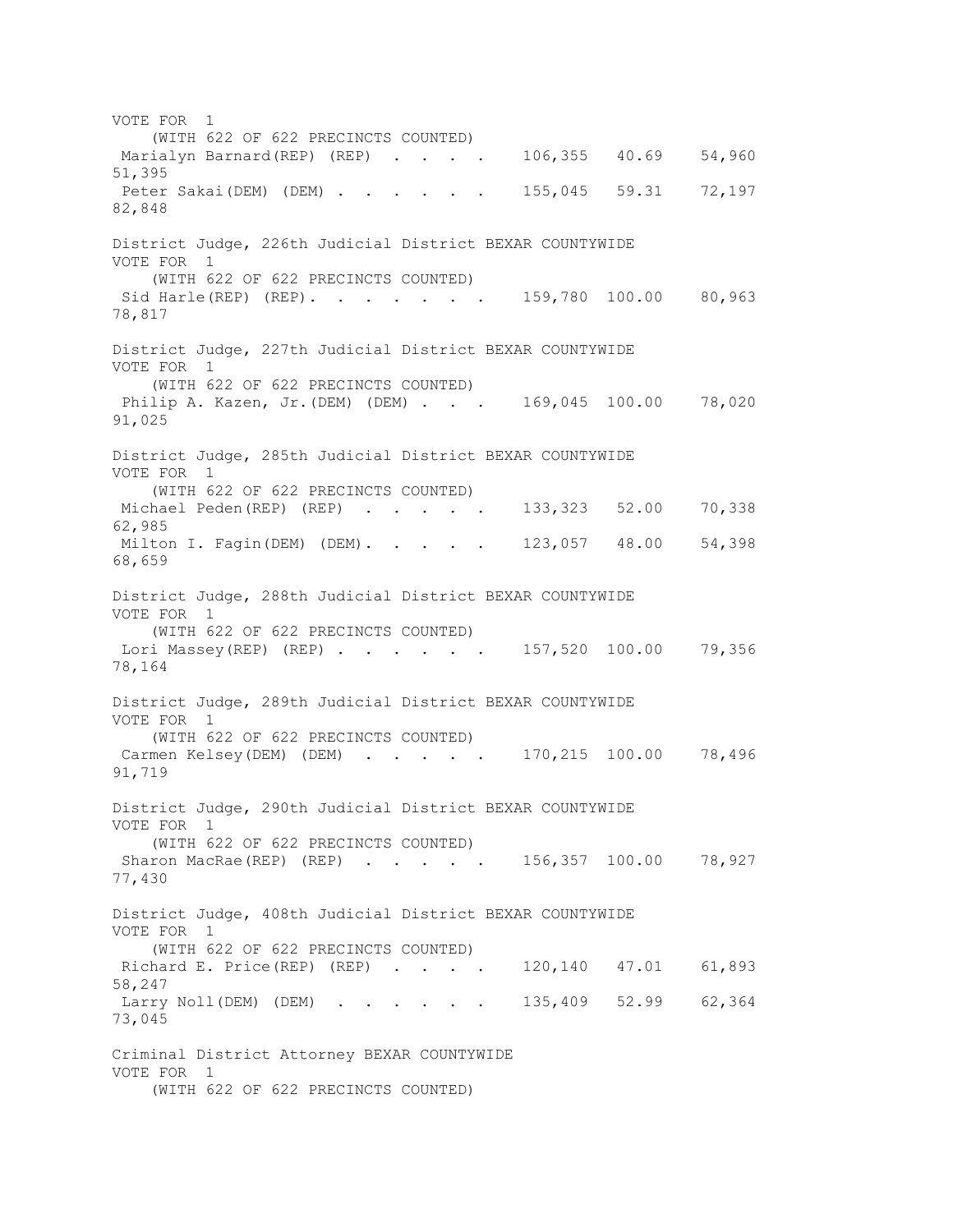Susan D. Reed(REP) (REP) . . . . 161,599 60.58 83,377 78,222 Eddie Bravenec(DEM) (DEM) . . . . 105,165 39.42 46,287 58,878 County Judge BEXAR COUNTYWIDE VOTE FOR 1 (WITH 622 OF 622 PRECINCTS COUNTED) Nelson W. Wolff(DEM) (DEM). . . . . 177,069 100.00 81,751 95,318 Judge, County Court at Law, No. 1 BEXAR COUNTYWIDE VOTE FOR 1 (WITH 622 OF 622 PRECINCTS COUNTED) Sam Adams(REP) (REP). . . . . . 121,102 46.96 63,516 57,586 Al Alonso(DEM) (DEM). . . . . . 136,777 53.04 61,776 75,001 Judge, County Court at Law, No. 2 BEXAR COUNTYWIDE VOTE FOR 1 (WITH 622 OF 622 PRECINCTS COUNTED) Blair Cates Davis (REP) (REP) . . . . 125,751 48.72 66,352 59,399 H. Paul Canales(DEM) (DEM). . . . . 132,359 51.28 59,043 73,316 Judge, County Court at Law, No. 3 BEXAR COUNTYWIDE VOTE FOR 1 (WITH 622 OF 622 PRECINCTS COUNTED) Bill White(REP) (REP) . . . . . 123,469 47.63 65,023 58,446 David J. Rodriguez(DEM) (DEM). . . . 135,731 52.37 60,962 74,769 Judge, County Court at Law, No. 4 BEXAR COUNTYWIDE VOTE FOR 1 (WITH 622 OF 622 PRECINCTS COUNTED) Sarah E. Garrahan (REP) (REP) . . . . 163,841 100.00 82,529 81,312 Judge, County Court at Law, No. 5 BEXAR COUNTYWIDE VOTE FOR 1 (WITH 622 OF 622 PRECINCTS COUNTED) Timothy F. Johnson (REP) (REP). . . . 129,984 50.70 68,997 60,987 Ina Castillo(DEM) (DEM). . . . . 126,416 49.30 55,593 70,823 Judge, County Court at Law, No. 6 BEXAR COUNTYWIDE VOTE FOR 1 (WITH 622 OF 622 PRECINCTS COUNTED) Wayne A. Christian (REP) (REP). . . . 125,112 48.43 65,577 59,535 Ray Olivarri(DEM) (DEM). . . . . 133,218 51.57 59,975 73,243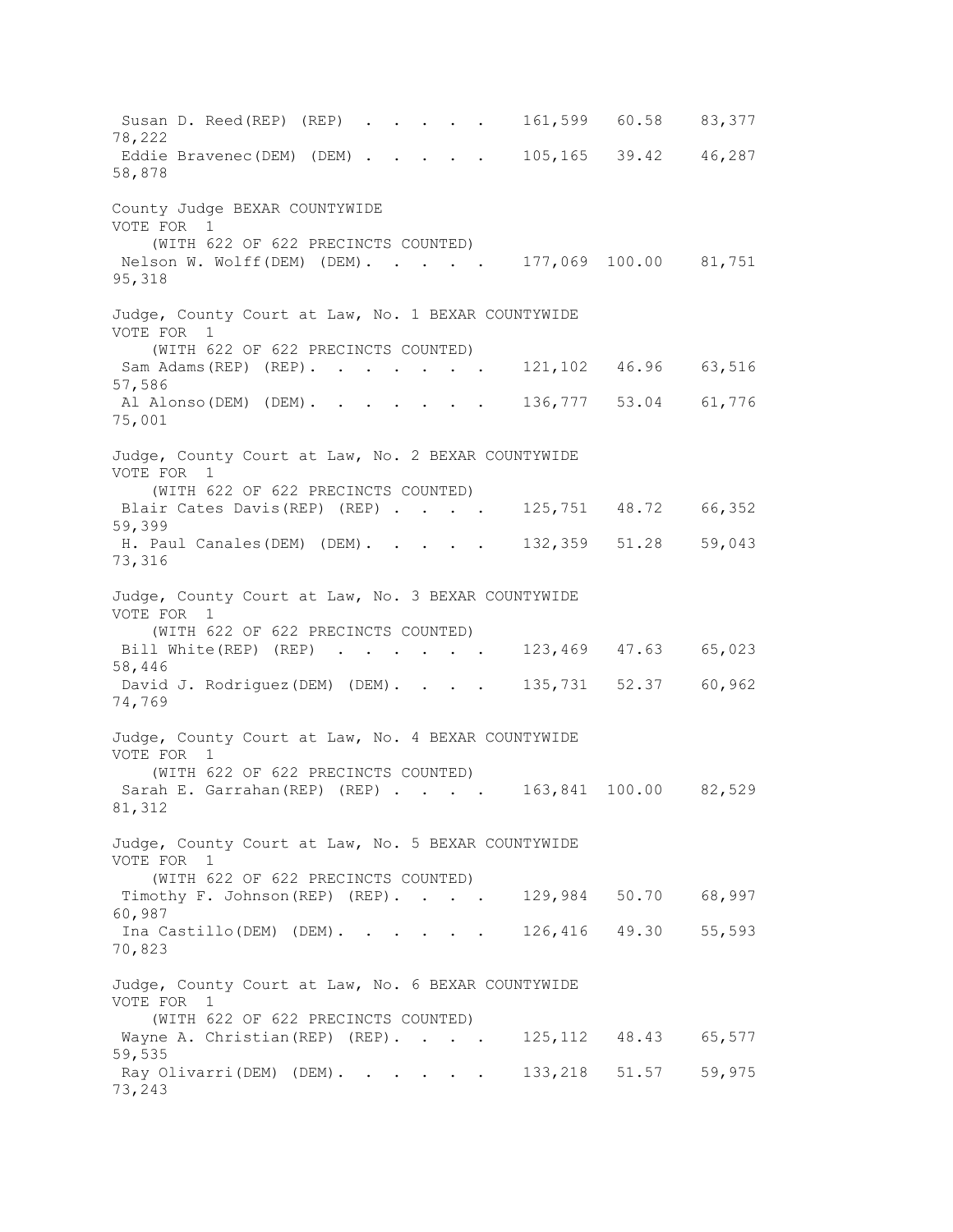Judge, County Court at Law, No. 7 BEXAR COUNTYWIDE VOTE FOR 1 (WITH 622 OF 622 PRECINCTS COUNTED) Genie Wright(REP) (REP). . . . . 119,312 46.25 62,705 56,607 Monica E. Guerrero(DEM) (DEM). . . . 138,649 53.75 62,596 76,053 Judge, County Court at Law, No. 8 BEXAR COUNTYWIDE VOTE FOR 1 (WITH 622 OF 622 PRECINCTS COUNTED) Karen Crouch(DEM) (DEM). . . . . . 171,610 100.00 79,179 92,431 Judge, County Court at Law, No. 9 BEXAR COUNTYWIDE VOTE FOR 1 (WITH 622 OF 622 PRECINCTS COUNTED) Laura Salinas(DEM) (DEM) . . . . . 171,177 100.00 78,577 92,600 Judge, County Court at Law, No. 10 BEXAR COUNTYWIDE VOTE FOR 1 (WITH 622 OF 622 PRECINCTS COUNTED) Irene Rios(DEM) (DEM) . . . . . 167,633 100.00 76,939 90,694 Judge, County Court at Law, No. 11 BEXAR COUNTYWIDE VOTE FOR 1 (WITH 622 OF 622 PRECINCTS COUNTED) Jo Ann De Hoyos(DEM) (DEM). . . . . 167,736 100.00 77,001 90,735 Judge, County Court at Law, No. 12 BEXAR COUNTYWIDE VOTE FOR 1 (WITH 622 OF 622 PRECINCTS COUNTED) Michael Mery(DEM) (DEM). . . . . 167,274 100.00 77,069 90,205 Judge, County Probate Court, No. 1 BEXAR COUNTYWIDE VOTE FOR 1 (WITH 622 OF 622 PRECINCTS COUNTED) Polly Jackson Spencer(DEM) (DEM). . . 168,701 100.00 77,976 90,725 Judge, County Probate Court, No. 2 BEXAR COUNTYWIDE VOTE FOR 1 (WITH 622 OF 622 PRECINCTS COUNTED) Tom Rickhoff(REP) (REP). . . . . 135,371 52.30 70,782 64,589 Barbara Scharf-Zeldes(DEM) (DEM). . . 123,463 47.70 55,131 68,332 District Clerk BEXAR COUNTYWIDE VOTE FOR 1 (WITH 622 OF 622 PRECINCTS COUNTED) Jo Ann Ponce Gonzalez(REP) (REP). . . 118,976 45.98 61,886 57,090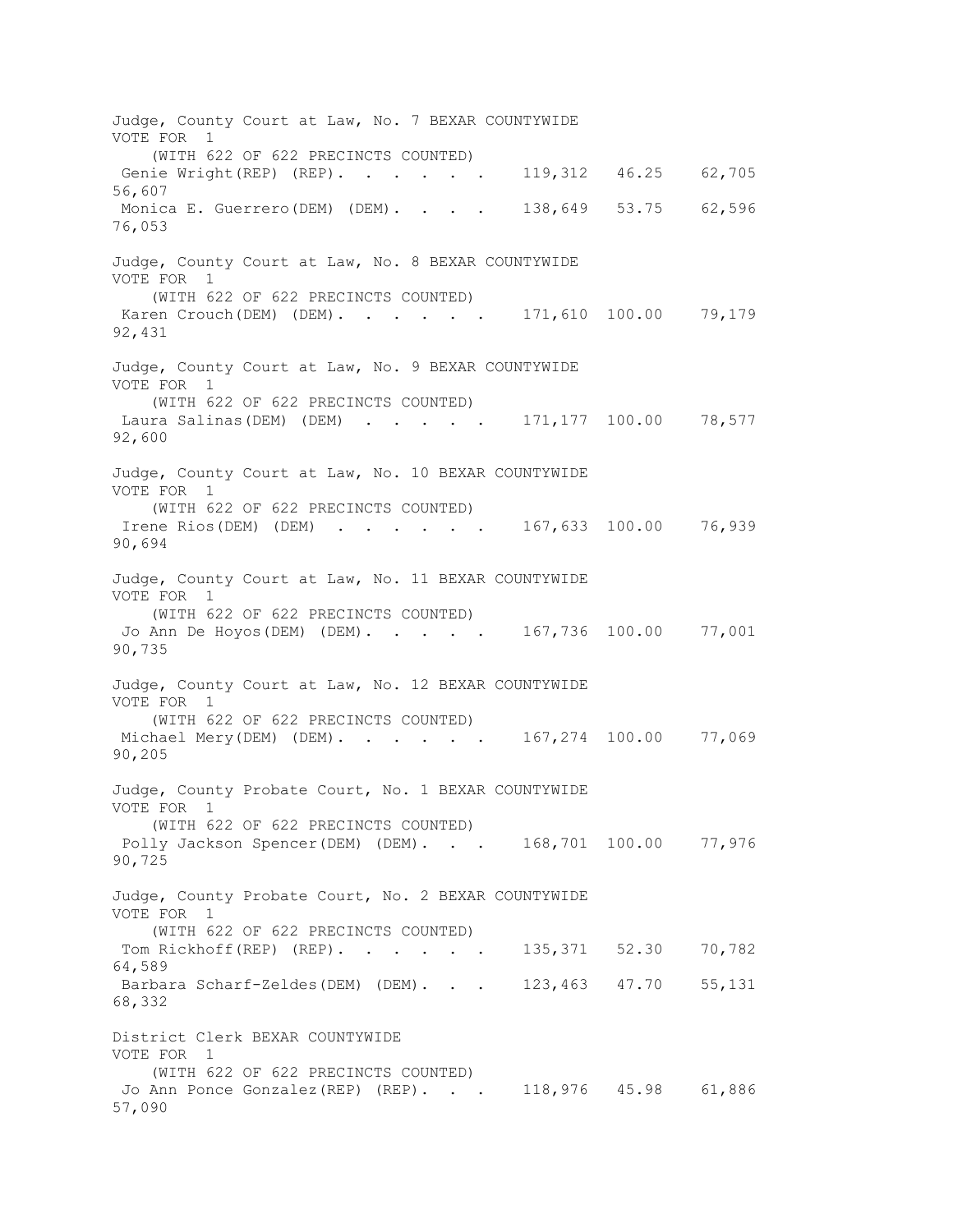Margaret G. Montemayor(DEM) (DEM) . . 139,756 54.02 63,870 75,886 County Clerk BEXAR COUNTYWIDE VOTE FOR 1 (WITH 622 OF 622 PRECINCTS COUNTED) Gerard C. "Gerry" Rickhoff(REP) (REP) . 135,214 52.55 70,995 64,219 Tim Ybarra(DEM) (DEM) . . . . . . 122,108 47.45 54,017 68,091 County Commissioner, Precinct No. 2 COMM 2 VOTE FOR 1 (WITH 147 OF 147 PRECINCTS COUNTED) Paul Elizondo(DEM) (DEM) . . . . . 38,227 100.00 16,366 21,861 County Commissioner, Precinct No. 4 COMM 4 VOTE FOR 1 (WITH 187 OF 187 PRECINCTS COUNTED) Larry Click(REP) (REP) . . . . . 22,125 36.92 11,564 10,561 Tommy Adkisson(DEM) (DEM) . . . . . 37,801 63.08 16,883 20,918 Justice of the Peace, Pct No. 1, P2 JOP 1 VOTE FOR 1 (WITH 119 OF 119 PRECINCTS COUNTED) Ricardo Martinez(DEM) (DEM) . . . . 30,219 100.00 12,437 17,782 Justice of the Peace, Pct No. 1, P3 JOP 1 VOTE FOR 1 (WITH 119 OF 119 PRECINCTS COUNTED) Edmundo M. Zaragoza (DEM) (DEM) . . . 30,515 100.00 12,629 17,886 Justice of the Peace, Pct No. 2, P2 JOP 2 VOTE FOR 1 (WITH 184 OF 184 PRECINCTS COUNTED) William E. "Bill" Donovan(REP) (REP) . 47,886 100.00 23,496 24,390 Justice of the Peace, Pct No. 3 JOP 3 VOTE FOR 1 (WITH 237 OF 237 PRECINCTS COUNTED) Keith Baker(REP) (REP) . . . . . 83,460 77.01 44,815 38,645 Jeff Carruthers(LIB) (LIB). . . . . 24,919 22.99 11,461 13,458 Justice of the Peace, Pct No. 4 JOP 4 VOTE FOR 1 (WITH 82 OF 82 PRECINCTS COUNTED) Linda Penn(DEM) (DEM) . . . . . 18,424 100.00 7,977 10,447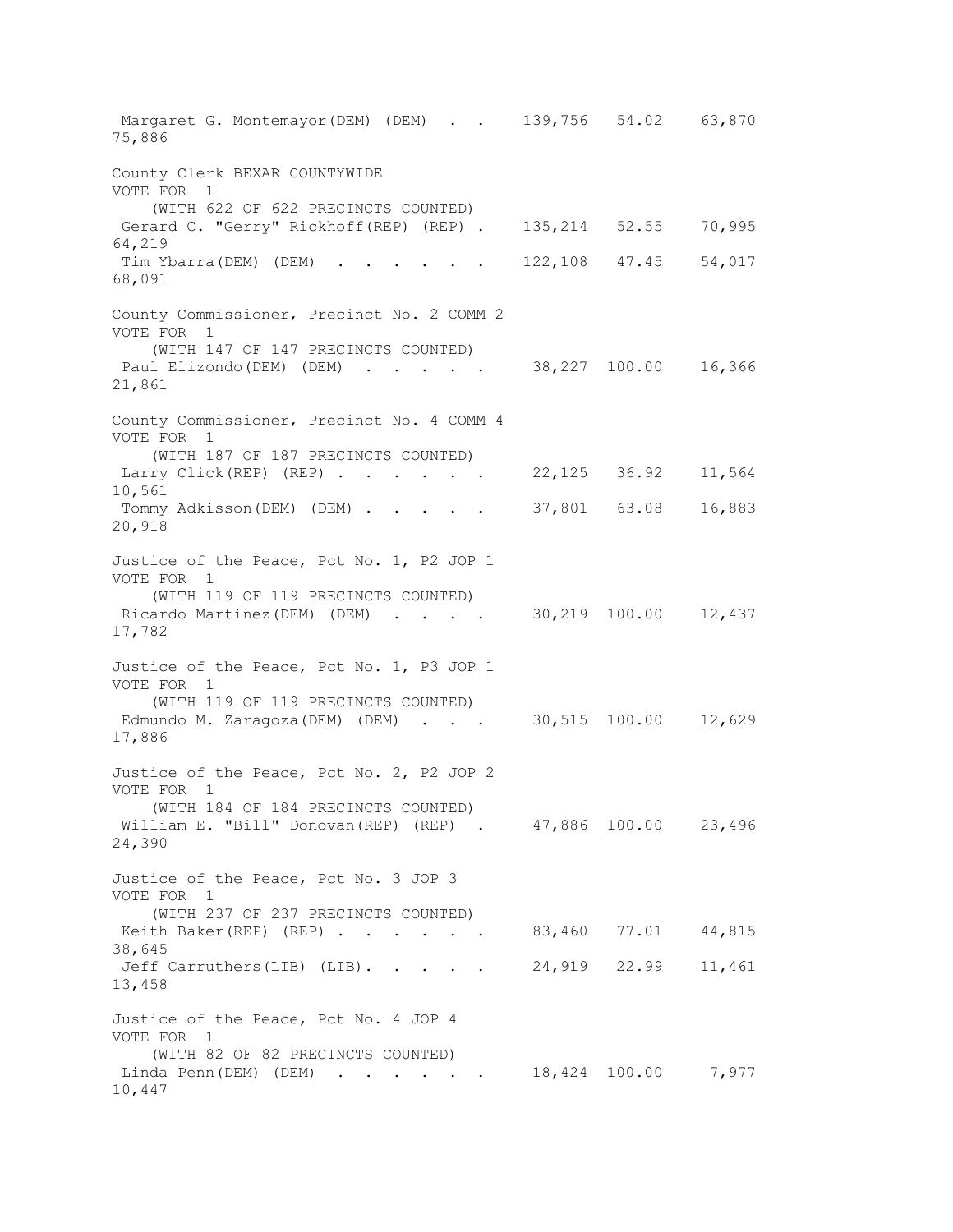EAA, Director, District 1 EDWARDS AQUIFER - 1 VOTE FOR 1 (WITH 117 OF 117 PRECINCTS COUNTED) Derek Meader . . . . . . . . . 8,281 15.11 4,368 3,913 Stephen Colley. . . . . . . . . 9,981 18.21 5,214 4,767 Carol Patterson . . . . . . . . 36,538 66.68 18,626 17,912 EAA, Director, District 2 EDWARDS AQUIFER - 2 VOTE FOR 1 (WITH 51 OF 51 PRECINCTS COUNTED) Bennie Cole. . . . . . . . . . 1,449 14.33 714 735 Annalisa Peace. . . . . . . . . 4,140 40.93 1,653 2,487 Byron Miller . . . . . . . . . 4,525 44.74 1,946 2,579 EAA, Director, District 7 EDWARDS AQUIFER - 7 VOTE FOR 1 (WITH 65 OF 65 PRECINCTS COUNTED) Enrique Valdivia . . . . . . . . 10,741 56.27 4,261 6,480 Jerry Green. . . . . . . . . 8,349 43.73 4,097 4,252 S San Ant ISD Trustee Dist 6 SSA-SMD 6 VOTE FOR 1 (WITH 2 OF 2 PRECINCTS COUNTED) Wanda Alexander Gutierrez . . . . . 320 53.51 137 183 Cyndi Ramirez . . . . . . . . . 278 46.49 102 176 South San Antonio ISD Bond Election SSA - ALL VOTE FOR 1 (WITH 20 OF 20 PRECINCTS COUNTED) For (A Favor) . . . . . . . . . 2,260 46.72 1,007 1,253 Against (En Contra) . . . . . . . 2,577 53.28 1,337 1,240 Propostion 1 CROSSWINDS PID VOTE FOR 1 (WITH 1 OF 1 PRECINCTS COUNTED) For (A Favor) . . . . . . . . . 0 0  $\cap$ Against (En Contra) . . . . . . . 0 0 0 Propostion 2 CROSSWINDS PID VOTE FOR 1 (WITH 1 OF 1 PRECINCTS COUNTED) For (A Favor) . . . . . . . . . 0 0  $\cap$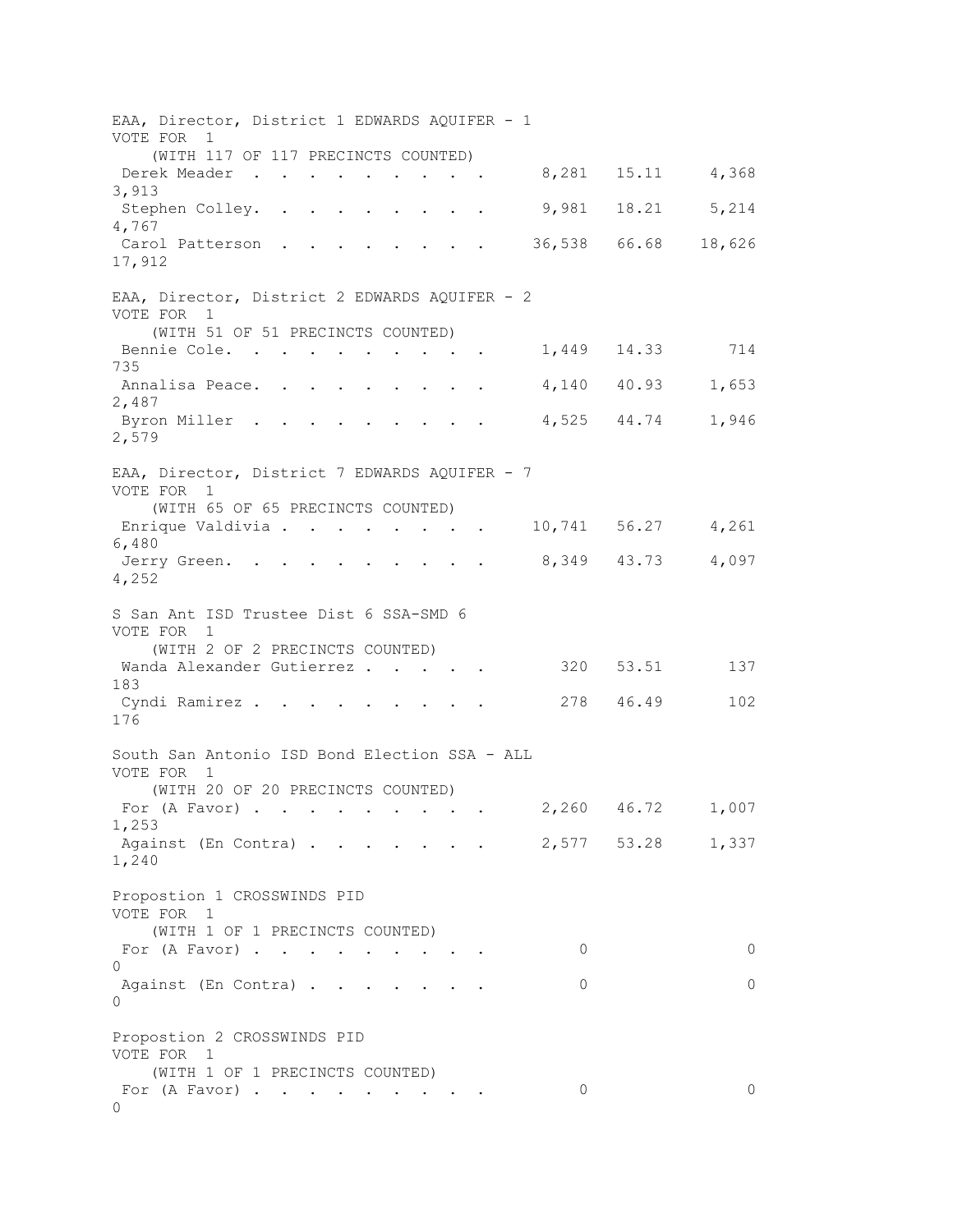| 0                    | Against (En Contra)                                                                            |                                                                   |  | $\circ$ | 0       |
|----------------------|------------------------------------------------------------------------------------------------|-------------------------------------------------------------------|--|---------|---------|
| VOTE FOR 1           | Propostion 3 CROSSWINDS PID                                                                    |                                                                   |  |         |         |
|                      | (WITH 1 OF 1 PRECINCTS COUNTED)<br>For $(A$ Favor)                                             |                                                                   |  | 0       | $\circ$ |
| $\Omega$<br>$\Omega$ | Against (En Contra)                                                                            |                                                                   |  | 0       | $\circ$ |
|                      |                                                                                                |                                                                   |  |         |         |
| VOTE FOR 1           | Propostion 4 CROSSWINDS PID                                                                    |                                                                   |  |         |         |
|                      | (WITH 1 OF 1 PRECINCTS COUNTED)<br>For $(A$ Favor)                                             |                                                                   |  | 0       | $\circ$ |
| 0                    | Against (En Contra)                                                                            |                                                                   |  | 0       | $\circ$ |
| $\Omega$             |                                                                                                |                                                                   |  |         |         |
| VOTE FOR 1           | Propostion 5 CROSSWINDS PID                                                                    |                                                                   |  |         |         |
|                      | (WITH 1 OF 1 PRECINCTS COUNTED)                                                                |                                                                   |  |         |         |
| $\Omega$             | For $(A$ Favor)                                                                                |                                                                   |  | 0       | $\circ$ |
| $\Omega$             | Against (En Contra)                                                                            |                                                                   |  | 0       | $\circ$ |
| VOTE FOR 1           | Proposition 6 CROSSWINDS PID                                                                   |                                                                   |  |         |         |
|                      | (WITH 1 OF 1 PRECINCTS COUNTED)<br>For $(A$ Favor)                                             |                                                                   |  | 0       | $\circ$ |
| $\Omega$             | Against (En Contra)                                                                            |                                                                   |  | 0       | $\circ$ |
| 0                    |                                                                                                |                                                                   |  |         |         |
| VOTE FOR 1           | proposition 7 CROSSWINDS PID                                                                   |                                                                   |  |         |         |
|                      | (WITH 1 OF 1 PRECINCTS COUNTED)<br>For (A Favor)<br>$\mathbf{r}$ , $\mathbf{r}$ , $\mathbf{r}$ |                                                                   |  | 0       | 0       |
| $\cap$ and $\cap$    |                                                                                                | $\mathcal{L}(\mathcal{A})$ , and $\mathcal{L}(\mathcal{A})$ , and |  |         |         |
| 0                    | Against (En Contra)                                                                            |                                                                   |  | 0       | 0       |
| VOTE FOR 1           | Proposition 8 CROSSWINDS PID                                                                   |                                                                   |  |         |         |
|                      | (WITH 1 OF 1 PRECINCTS COUNTED)<br>For $(A$ Favor)                                             |                                                                   |  | 0       | $\circ$ |
| $\Omega$             |                                                                                                |                                                                   |  |         |         |
| $\Omega$             | Against (En Contra)                                                                            |                                                                   |  | 0       | $\circ$ |
| VOTE FOR 1           | Propostion 9 CROSSWINDS PID                                                                    |                                                                   |  |         |         |
| 0                    | (WITH 1 OF 1 PRECINCTS COUNTED)<br>For $(A$ Favor)                                             |                                                                   |  | 0       | $\circ$ |